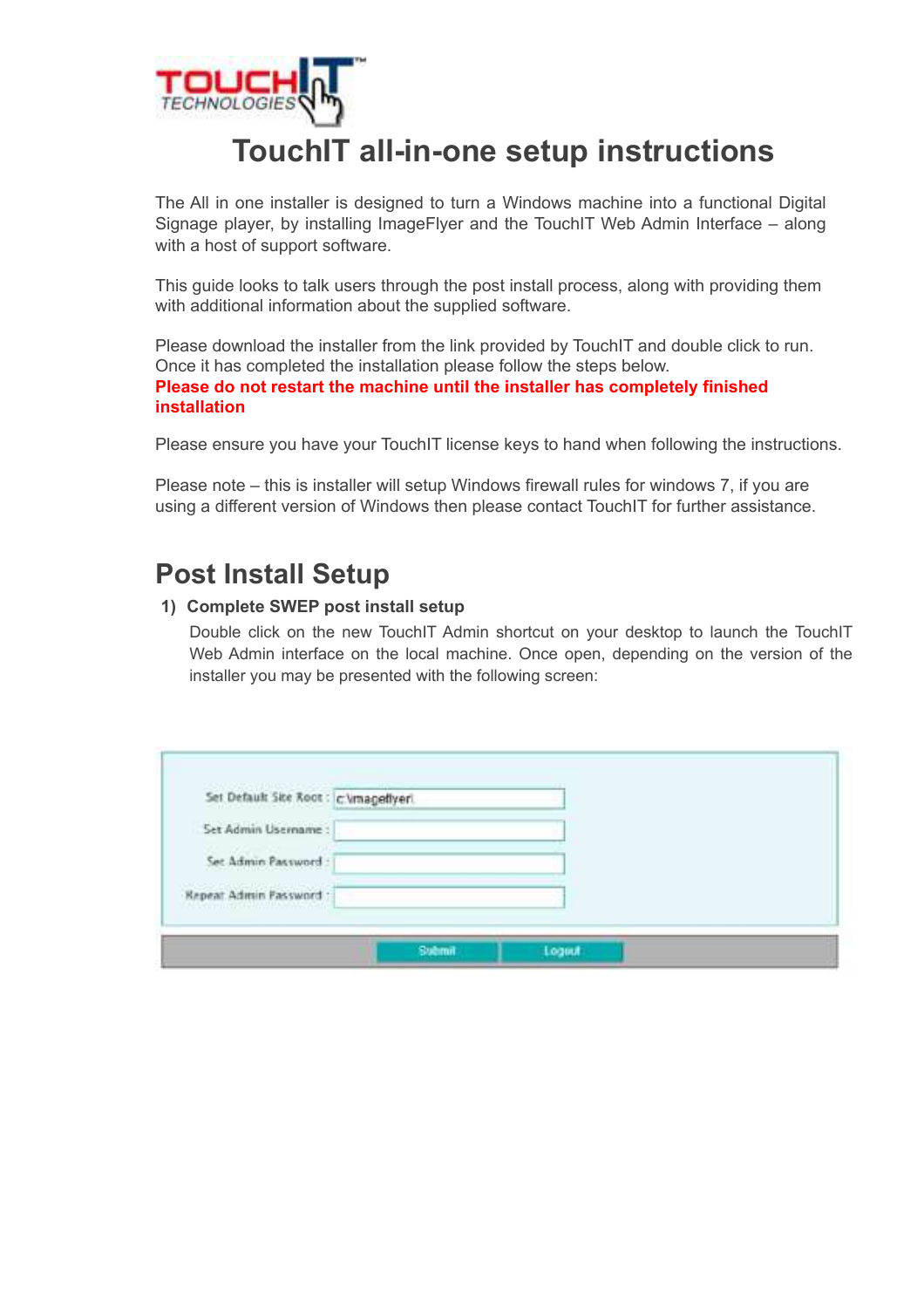

On this screen you need to change the Default Site Root to C:\Sedao and enter a user name and password to complete the TouchIT Admin setup. If it is not displayed and the login is shown (default user is admin and password is admin) this step has been completed by the installer

#### **2) Upgrade SWEP Licence to full Licence**

The current All in One installer comes with 12 month trial License for TouchIT Web Admin (SWEP). If you've purchased full License just follow the steps below to enter your full product License details:

From the main TouchIT Web Admin (SWEP) menu click on "Scheduling and Settings"

| <b>Standard Management Features</b> |  |  |  |
|-------------------------------------|--|--|--|
| <b>Manage Presentations</b>         |  |  |  |
| Scheduling and Settings             |  |  |  |
| Custiques Users                     |  |  |  |
| view imageriyer Status              |  |  |  |
| <b>60 Second Signage</b>            |  |  |  |
| Restart Player                      |  |  |  |

Scroll down until you see the "Change Serial Number" entry and click the "Change" button.

| <b>Feset Admin Password:</b><br><b>Provident Control</b><br>New Password:<br>Repeat Password: |            |  |
|-----------------------------------------------------------------------------------------------|------------|--|
|                                                                                               | Change     |  |
| Change Serial Number                                                                          | Change.    |  |
| Configure Network Drives:                                                                     | Configure  |  |
| Backup Database:                                                                              | Backup     |  |
| Restore Database:                                                                             | Rastore.   |  |
| Initialise Database:                                                                          | Inflation. |  |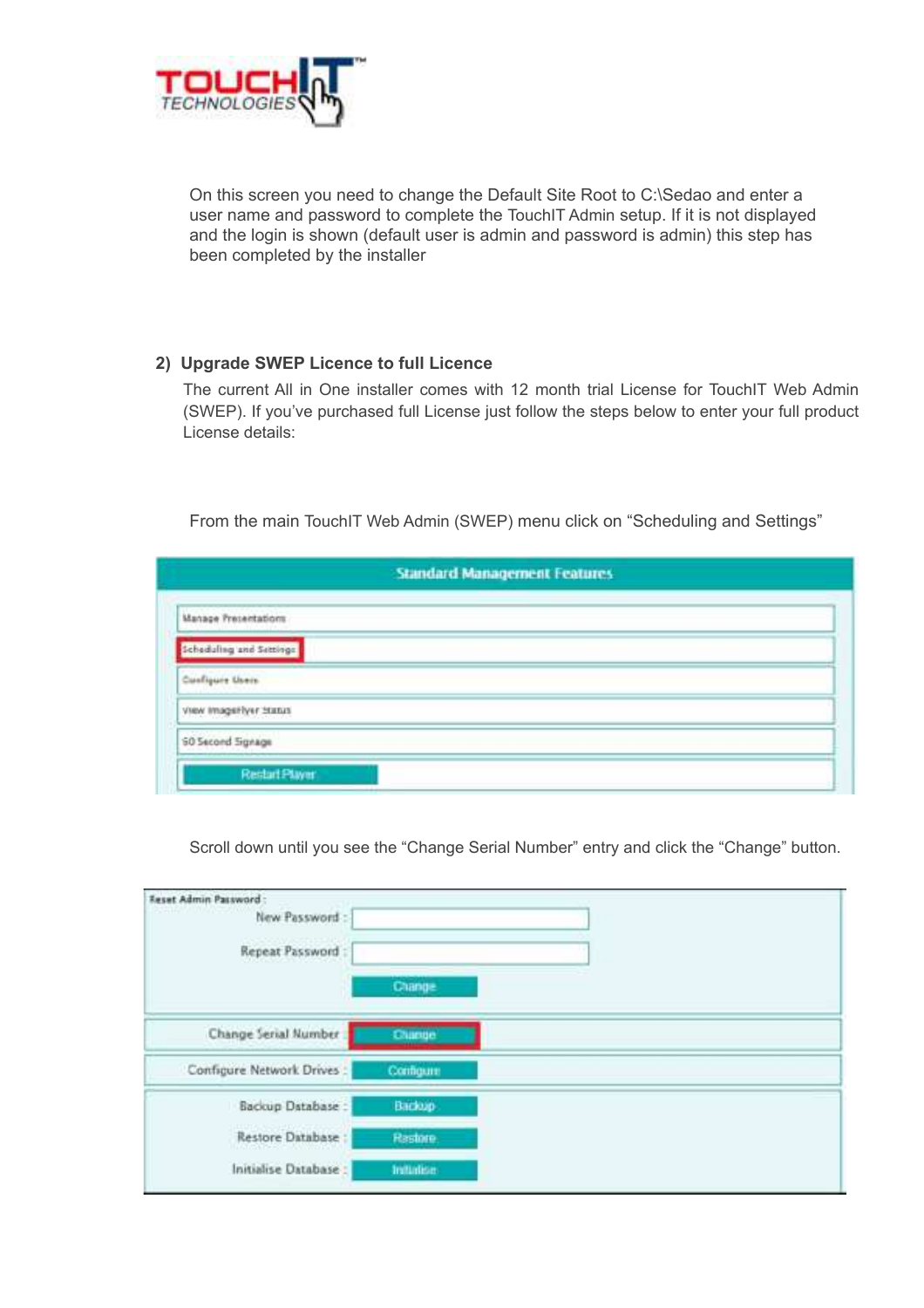

Enter new serial key.

| Enter Serial No. : |                  |  |  |  |
|--------------------|------------------|--|--|--|
|                    | <b>ISBN 1986</b> |  |  |  |

#### **3) Upgrade ImageFlyer License to full License**

The All in One installer will install the main ImageFlyer software with a 30 day trial, which should be upgrade as soon as a License is purchased. You can do this by:



With ImageFlyer running click on the "Controls" entry on the main menu and select "License". If you can't see the control panel as show above, but a presentation appears to be playing, hit the "Page Up" key to bring it up.

Enter your License details in the correct boxes and hit ok to commit them. Serial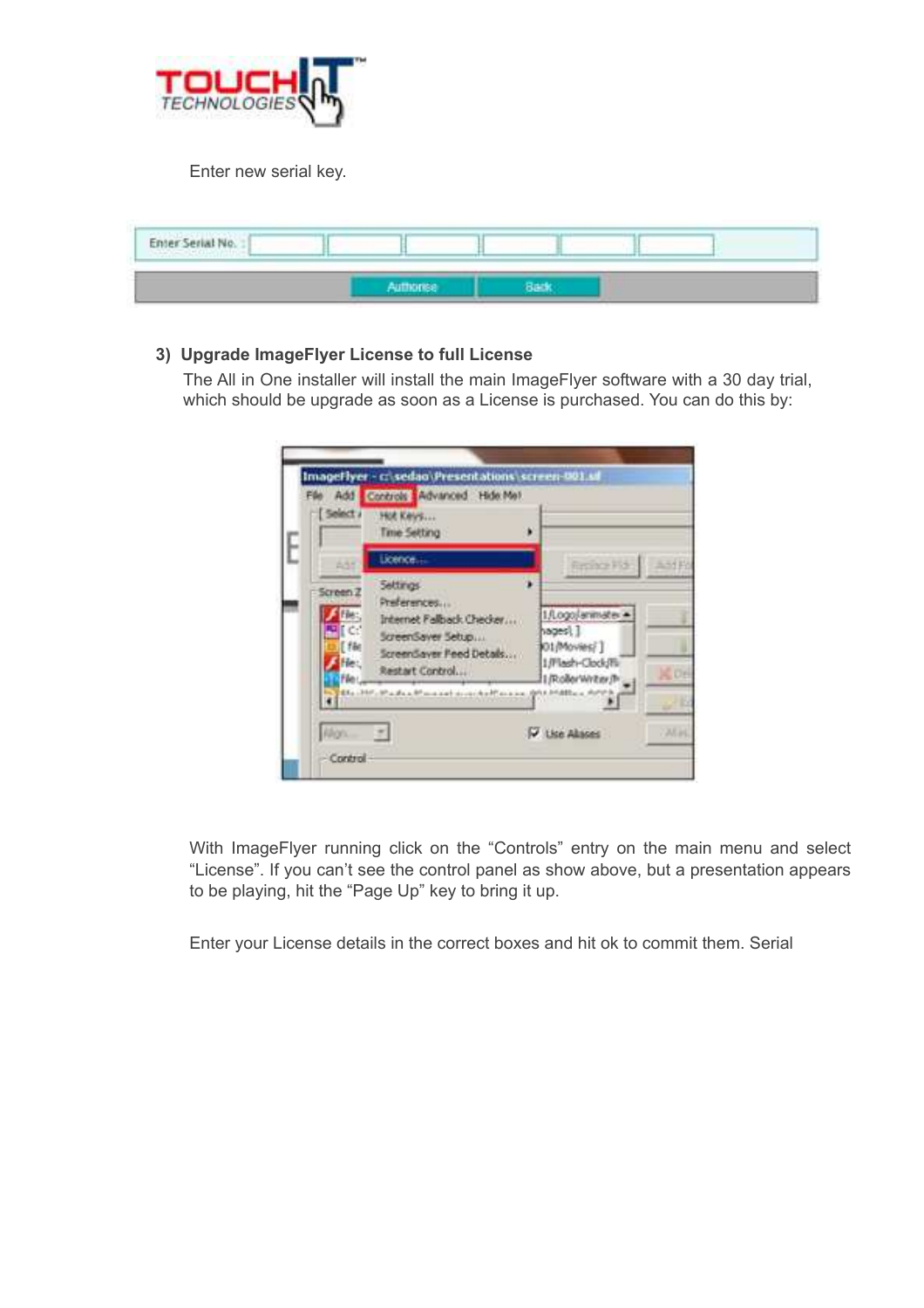

number and License key are case specific.

| Add This            | Replace Fldr<br>Replace                              | Add Folder          |
|---------------------|------------------------------------------------------|---------------------|
| Screen 7-<br>file:  | <b>Enter Code</b>                                    | $\mathbf{x}$        |
| EL C:<br>[ File     | Thanks!<br>Thank you for choosing to use ImageFlyer. |                     |
| file:               | Please input your Licence Key and Serial Number now. |                     |
| file:<br>$Cf_{max}$ | Licence<br>Serial Number                             |                     |
| Align               | Licence Key                                          |                     |
| - Contri            | Current Full Licence expires 23/08/2014              |                     |
|                     | Upgrade<br>Check.                                    | <b>OK</b><br>Cancel |